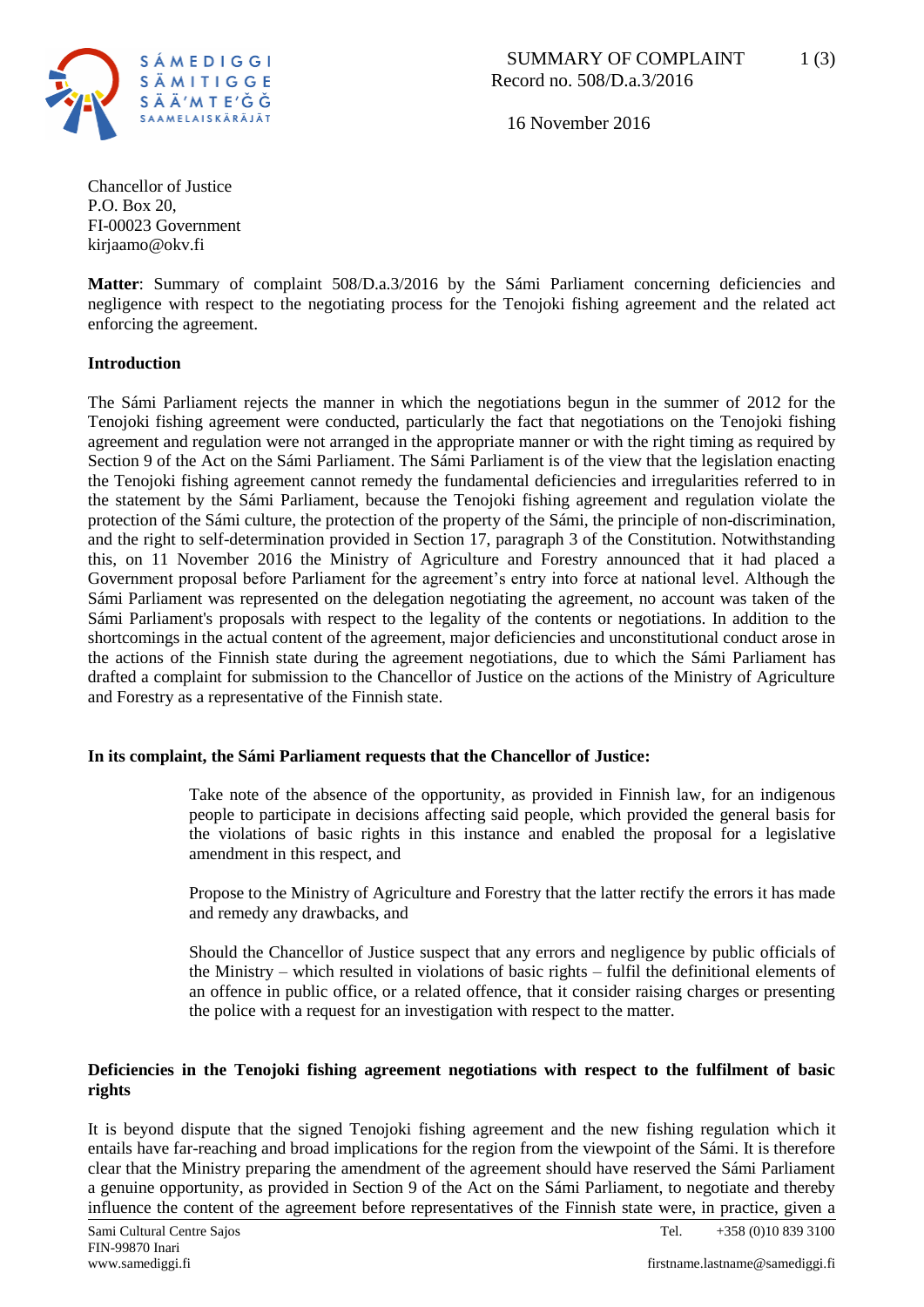mandate to finalise the content by its signature. Notwithstanding this, the Ministry of Agriculture and Forestry of Finland reserved the rights of the Sámi Parliament to negotiate in accordance with Section 9 only after the agreement had been signed and the contents therefore finalised in practice. By acting in this manner, the Finnish state by-passed the key, statutory opportunity currently guaranteed by law to the Sámi to have a say in any decisions affecting them as an indigenous people.

The interpretation given in Section 9 of the Act on the Sámi Parliament has become established in statements issued by the Constitutional Law Committee. With reference to Section 52 a of the parliamentary reform, the Committee has regarded it as self-evident that an opportunity should be reserved for the Sámi to be heard in the preparation of matters that particularly concern them. The signed agreement and the fishing regulations drawn up on its basis will markedly limit traditional Sámi fishing activities in the area, and no attempt has been made to obtain the free prior and informed consent of the indigenous people concerned (under the FPIC principle), based on accurate and sufficient information, or even to reserve the official representative body of the Sámi, the Sámi Parliament, a genuine opportunity to be heard and influence decision-making on the matter. The circumstances arising from the actions of the Finnish state should be regarded as a clear violation of Section 17, paragraph 3 and Section 121, paragraph 4 of the Constitution. The seriousness of the shortcomings in the Ministry's conduct are also highlighted by the fact that the obligation of the public authorities to take active measures to guarantee the observance of basic and human rights in this matter, under Section 22 of the current Constitution, was knowingly by-passed during the negotiation of the agreement.

## **Acceptability of the restriction of basic rights**

Should it be deemed necessary, on acceptable grounds, to temporarily restrict the constitutional rights of the Sámi inhabiting the area, such restrictions must be in accordance with the proportionality principle. Furthermore, the restrictions must be necessary to fulfilling an acceptable purpose. The restriction of a basic right is only permitted if the related aim cannot be achieved by means which interfere less with basic rights, i.e. in practice, by means other than restricting fishing rights protected by the Constitution.

From the perspective of the Finnish state, in amending the Tenojoki fishing agreement and the related fishing regulation, its representatives should have taken particular account of the protection of several basic rights that are guaranteed by the Constitution. The public authorities' obligation to protect basic rights is explicitly provided in Section 22 of the Constitution, which states that "The public authorities shall guarantee the observance of basic rights and liberties and human rights."

## **Previous statements by the Constitutional Law Committee on the content of the constitutional fishing rights of the Sámi**

In recent decades, the Constitutional Law Committee has considered the legal grounds of the so-called freeof-charge fishing rights of residents of Northern Lapland in particular, when assessing fishing in accordance with the Sámi culture – which is ultimately protected under Section 17, paragraph 3 of the Constitution – and the legal grounds for restricting such fishing. In its statement on the reform of the Fishing Act (PeVL 30/1993 vp), which would have made fishing subject to a permit and charge for Sámi living in the municipalities of Enontekiö, Inari and Utsjoki, the Constitutional Law Committee stated the following:

*The Committee is of the opinion that this amendment should not be implemented, even under the procedure for constitutional enactment. As background to its statement, the Committee referred to the Indigenous and Tribal Peoples Convention (no. 169) of the International Labour Organization ILO, ratified in 1989, and the other international agreements mentioned by the Committee in statement no. 3/1990 vp.* 

If targets for the sustainable exploitation of fish stocks cannot be achieved by restricting other fishing and it is necessary to intervene temporarily, through legislation, in the constitutionally guaranteed fishing rights of the Sámi, such a restriction of constitutional rights must be performed under the procedure for constitutional enactment.